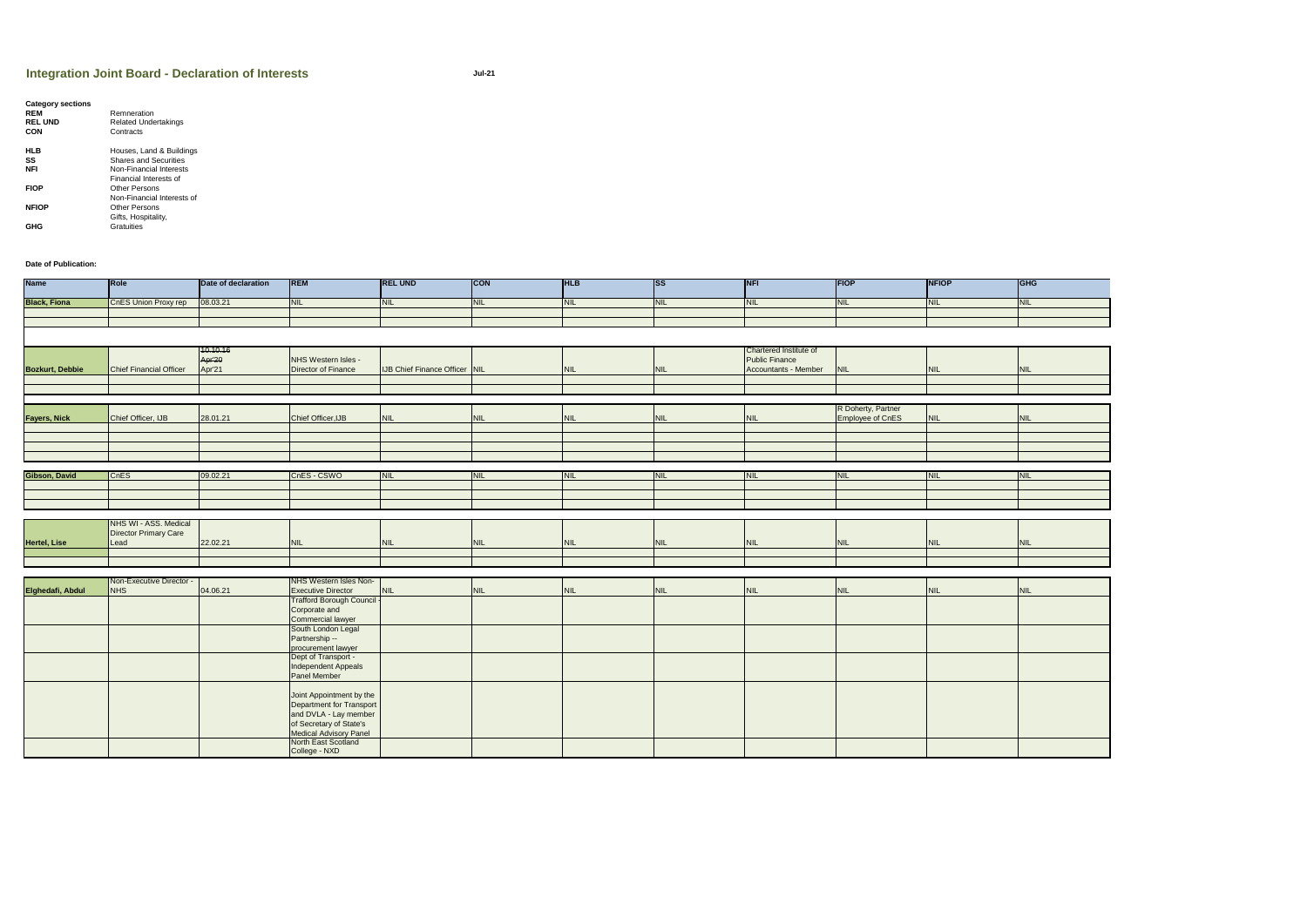| Ingram, Tim | Non-Executive Director,<br>NHS | 17.06.21 | <b>Strategic Safety</b><br><b>Consultants Ltd Derry</b><br>Lodge 75 North Deeside<br>Road Peterculter<br>Aberdeen AB14 0QL -<br><b>Managing Director</b><br><b>TT2 Ltd Administrative</b> | <b>NIL</b> | <b>NIL</b> | <b>NIL</b> | <b>Strategic Safety</b><br>Consultants Ltd Derry<br>Lodge 75 North Deeside<br>Road Peterculter<br>Aberdeen AB14 0QL -<br><b>Managing Director</b> | <b>NIL</b> | <b>NIL</b> | <b>NIL</b> | NIL |
|-------------|--------------------------------|----------|-------------------------------------------------------------------------------------------------------------------------------------------------------------------------------------------|------------|------------|------------|---------------------------------------------------------------------------------------------------------------------------------------------------|------------|------------|------------|-----|
|             |                                |          | <b>Building Wallsend Tyne</b><br>and Wear NE28 0PD -<br>Independent Safety<br>Officer                                                                                                     |            |            |            |                                                                                                                                                   |            |            |            |     |
|             |                                |          | iCon Infrastructure Ltd 15<br>Golden Square London<br>W1F 9JG - Retained<br><b>Safety Consultant</b>                                                                                      |            |            |            |                                                                                                                                                   |            |            |            |     |
|             |                                |          | <b>Waldorf Production Ltd</b><br>40 Queens Road<br>Aberdeen AB15 4YE -<br><b>Retained Safety</b><br>Consultant                                                                            |            |            |            |                                                                                                                                                   |            |            |            |     |
|             |                                |          | <b>Imperial College</b><br>Exhibition Rd, South<br>Kensington London SW7<br>2BX - Guest Lecturer                                                                                          |            |            |            |                                                                                                                                                   |            |            |            |     |
|             |                                |          | Northumbria University<br><b>Sutherland Building</b><br>Newcastle upon Tyne<br>NE1 8ST - Guest Lecturer                                                                                   |            |            |            |                                                                                                                                                   |            |            |            |     |
|             |                                |          | Adaptive Safety Ltd Bank<br>Top Farm, Hollin Lane,<br>Macclesfield, Cheshire,<br>SK11 0HR - Assicaite<br><b>Safety Consultant</b>                                                         |            |            |            |                                                                                                                                                   |            |            |            |     |
|             |                                |          | COES Caledonia Ltd 2nd<br>Floor, River Court 5 W<br>Victoria Dock Rd, Dundee<br>DD1 3JT - Retained<br><b>Safety Consultant</b>                                                            |            |            |            |                                                                                                                                                   |            |            |            |     |
|             |                                |          | <b>Business Banking</b><br><b>Resolution Service [The</b><br>BBRS] C/O Legalinx<br><b>Limited Tallis House 2</b><br>Tallis Street, Temple -<br><b>Retained Safety</b><br>Consultant       |            |            |            |                                                                                                                                                   |            |            |            |     |
|             |                                |          | <b>Bristol Water Plc</b><br><b>Bridgwater Road Bristol</b><br>BS13 7AT - Retained<br><b>Safety Consultant</b>                                                                             |            |            |            |                                                                                                                                                   |            |            |            |     |
|             |                                |          | <b>Weston Compliance</b><br>Services Ltd 7 Queen's<br>Gardens Aberdeen AB15<br>4YD - Associate Safety<br>Consultant                                                                       |            |            |            |                                                                                                                                                   |            |            |            |     |

|                                       | 22.05.17           | Watch Commander ion<br>the Scottish Fire and |            |            | Wife, tenant of a Croft 4 | Uig Community Co-<br>Operative - Eight Ordinary |                             |            | Wife tenant of a Croft at 4 |            |
|---------------------------------------|--------------------|----------------------------------------------|------------|------------|---------------------------|-------------------------------------------------|-----------------------------|------------|-----------------------------|------------|
| MacDonald, Norman A Councillor - CnES | May'20<br>12.05.21 | <b>Rescue Services</b>                       |            |            |                           |                                                 |                             |            | Ardroil, Lewis              |            |
|                                       |                    |                                              | <b>NIL</b> | <b>NIL</b> | Ardroil                   | Shares                                          |                             | <b>NIL</b> |                             | <b>NIL</b> |
|                                       |                    |                                              |            |            |                           |                                                 | <b>Retained Firefighter</b> |            |                             |            |
|                                       |                    | Councillor CnES                              |            |            |                           |                                                 | Union - Member              |            |                             |            |
|                                       |                    |                                              |            |            |                           |                                                 | Scottish Ambulance          |            |                             |            |
|                                       |                    |                                              |            |            |                           |                                                 | Service - Uig 1st           |            |                             |            |
|                                       |                    |                                              |            |            |                           |                                                 | responder                   |            |                             |            |
|                                       |                    |                                              |            |            |                           |                                                 | <b>Ardroil Grazing</b>      |            |                             |            |
|                                       |                    |                                              |            |            |                           |                                                 | Committee - Proxy           |            |                             |            |
|                                       |                    |                                              |            |            |                           |                                                 | Shareholder                 |            |                             |            |
|                                       |                    |                                              |            |            |                           |                                                 | Uig Community               |            |                             |            |
|                                       |                    |                                              |            |            |                           |                                                 | Cooperative -               |            |                             |            |
|                                       |                    |                                              |            |            |                           |                                                 | Shareholder                 |            |                             |            |
|                                       |                    |                                              |            |            |                           |                                                 |                             |            |                             |            |
|                                       |                    |                                              |            |            |                           |                                                 | Urras Ionad Hiort - Board   |            |                             |            |
|                                       |                    |                                              |            |            |                           |                                                 | Member                      |            |                             |            |
|                                       |                    |                                              |            |            |                           |                                                 | Urras nan Turschan -        |            |                             |            |
|                                       |                    |                                              |            |            |                           |                                                 | Director                    |            |                             |            |
|                                       |                    |                                              |            |            |                           |                                                 | Urras nan Gearranan -       |            |                             |            |
|                                       |                    |                                              |            |            |                           |                                                 | Director                    |            |                             |            |

| <b>NIL</b> | <b>NIL</b> |  |
|------------|------------|--|
|            |            |  |
|            |            |  |
|            |            |  |
|            |            |  |
|            |            |  |
|            |            |  |
|            |            |  |
|            |            |  |
|            |            |  |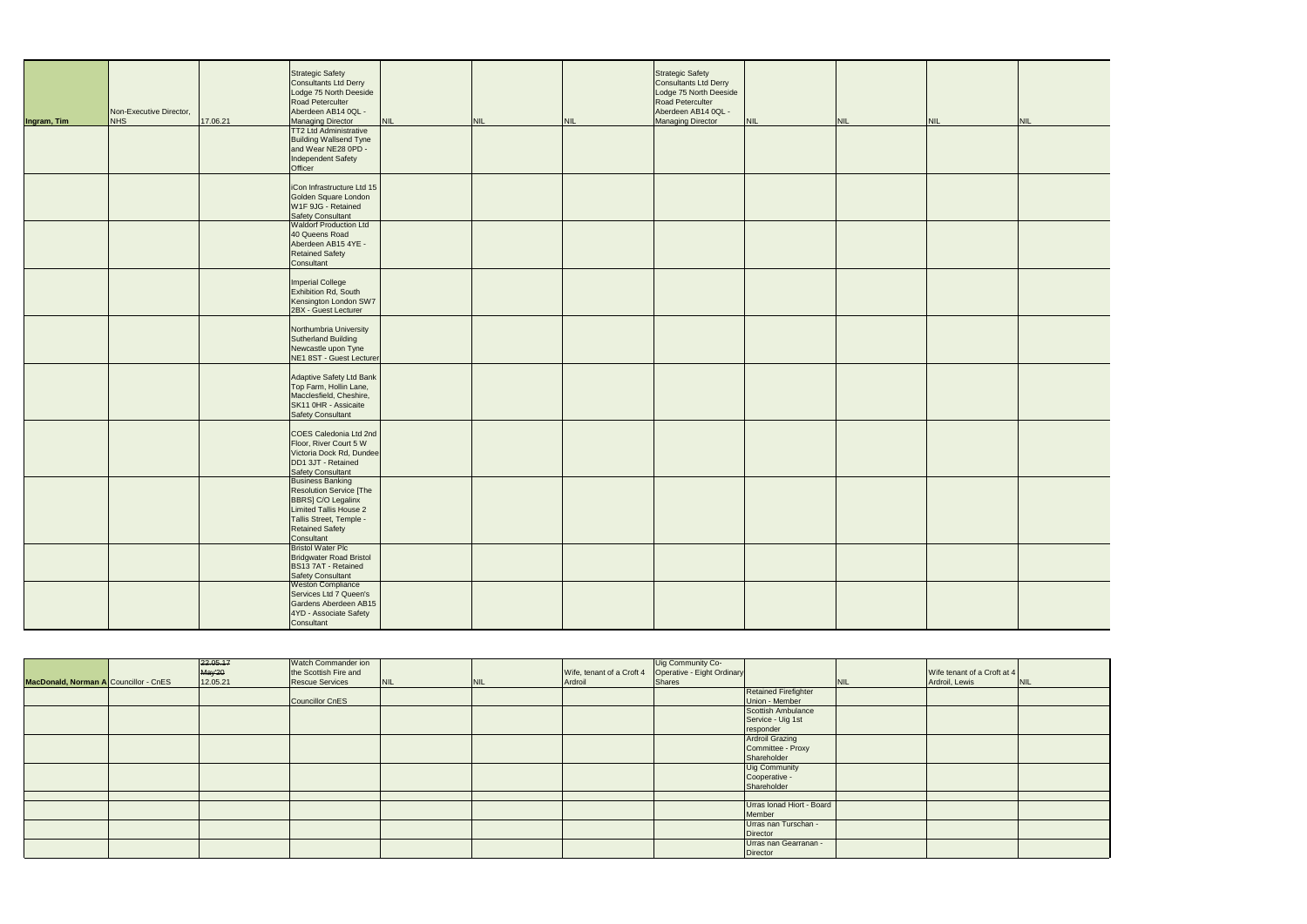| MacLeod, Dena<br>MacLeod, Hector | Chief Executive -<br>Hebridean Housing<br>Partnership<br>Chief Executive - Third<br>Sector Hebrides | 13.11.18<br>26.09.19<br>08.02.21<br>28.03.19<br>03.10.19<br>12.02.21 | Chief Executive of<br><b>Hebridean Housing</b><br>Partnership<br>Third Sector Hebrides -<br><b>Chief Executive</b><br>Nil | <b>Nil</b><br><b>NIL</b><br>Nil | <b>NIL</b><br><b>NIL</b><br>Nil | <b>NIL</b><br><b>NIL</b><br>Nil | <b>NIL</b><br><b>NIL</b><br>Nil | Director - Western Isles<br>Rape Crisis<br>Director - Scottish<br>Federation of Housing<br>Associate<br><b>NIL</b><br>Nil | <b>NIL</b><br><b>NIL</b><br>Nil | <b>NIL</b><br><b>NIL</b><br><b>Nil</b>  | <b>NIL</b><br><b>NIL</b><br>Nil |
|----------------------------------|-----------------------------------------------------------------------------------------------------|----------------------------------------------------------------------|---------------------------------------------------------------------------------------------------------------------------|---------------------------------|---------------------------------|---------------------------------|---------------------------------|---------------------------------------------------------------------------------------------------------------------------|---------------------------------|-----------------------------------------|---------------------------------|
|                                  |                                                                                                     |                                                                      |                                                                                                                           |                                 |                                 |                                 |                                 |                                                                                                                           |                                 |                                         |                                 |
|                                  |                                                                                                     |                                                                      |                                                                                                                           |                                 |                                 |                                 |                                 |                                                                                                                           |                                 |                                         |                                 |
|                                  |                                                                                                     |                                                                      |                                                                                                                           |                                 |                                 |                                 |                                 |                                                                                                                           |                                 |                                         |                                 |
|                                  |                                                                                                     |                                                                      |                                                                                                                           |                                 |                                 |                                 |                                 |                                                                                                                           |                                 |                                         |                                 |
|                                  |                                                                                                     |                                                                      |                                                                                                                           |                                 |                                 |                                 |                                 |                                                                                                                           |                                 |                                         |                                 |
|                                  |                                                                                                     |                                                                      |                                                                                                                           |                                 |                                 |                                 |                                 |                                                                                                                           |                                 |                                         |                                 |
|                                  |                                                                                                     |                                                                      |                                                                                                                           |                                 |                                 |                                 |                                 |                                                                                                                           |                                 |                                         |                                 |
|                                  |                                                                                                     |                                                                      |                                                                                                                           |                                 |                                 |                                 |                                 |                                                                                                                           |                                 |                                         |                                 |
|                                  |                                                                                                     |                                                                      |                                                                                                                           |                                 |                                 |                                 |                                 |                                                                                                                           |                                 |                                         |                                 |
| MacKenzie, Mary                  | Community Nursing                                                                                   | June 21                                                              | <b>Community Nursing</b>                                                                                                  | <b>NIL</b>                      | <b>NIL</b>                      | <b>NIL</b>                      | <b>NIL</b>                      | NIL                                                                                                                       | <b>NIL</b>                      | <b>NIL</b>                              | NIL                             |
|                                  | NHS WI - SCN                                                                                        | 03.10.19                                                             | NHS WI - SCN                                                                                                              |                                 |                                 |                                 |                                 |                                                                                                                           |                                 |                                         |                                 |
|                                  |                                                                                                     |                                                                      |                                                                                                                           |                                 |                                 |                                 |                                 | Scheme - Committee<br>Member                                                                                              |                                 |                                         |                                 |
|                                  |                                                                                                     |                                                                      |                                                                                                                           |                                 |                                 |                                 |                                 | Director<br>Crossroads (Harris) Care                                                                                      |                                 |                                         |                                 |
|                                  |                                                                                                     |                                                                      |                                                                                                                           |                                 |                                 |                                 |                                 | Trustee / Treasuer<br>Harris Voluntary Service -                                                                          |                                 | Scalpay Branch                          |                                 |
|                                  |                                                                                                     |                                                                      |                                                                                                                           |                                 |                                 |                                 |                                 | Advocacy Western Isles -                                                                                                  |                                 | Women for Mission -                     |                                 |
| MacKay, Peggy                    | Carer                                                                                               | 30.09.19<br>March 2021                                               | Western Isles Community<br>Care Forum - Coordinator NIL                                                                   |                                 | NIL                             | <b>NIL</b>                      | <b>NIL</b>                      | Betheda Care Home &<br>Hospice - Trustee                                                                                  | <b>NIL</b>                      | Panel - Committee<br>Member / Treasurer | <b>NIL</b>                      |
|                                  |                                                                                                     | 27.03.18                                                             |                                                                                                                           |                                 |                                 |                                 |                                 |                                                                                                                           |                                 | <b>Harris Disability Access</b>         |                                 |
|                                  |                                                                                                     |                                                                      |                                                                                                                           |                                 |                                 |                                 |                                 |                                                                                                                           |                                 |                                         |                                 |
|                                  |                                                                                                     |                                                                      |                                                                                                                           |                                 |                                 |                                 |                                 | Joint Venture - Interim<br>Chairman                                                                                       |                                 |                                         |                                 |
|                                  |                                                                                                     |                                                                      |                                                                                                                           |                                 |                                 |                                 |                                 | Partnership - Board<br>Member<br>CnES/Stornoway Trust                                                                     |                                 |                                         |                                 |
|                                  |                                                                                                     |                                                                      |                                                                                                                           |                                 |                                 |                                 |                                 | <b>Hebirdean Housing</b>                                                                                                  |                                 |                                         |                                 |
|                                  |                                                                                                     |                                                                      |                                                                                                                           |                                 |                                 |                                 |                                 | <b>Investment Delivery</b><br>Board - Chairman                                                                            |                                 |                                         |                                 |
|                                  |                                                                                                     |                                                                      |                                                                                                                           |                                 |                                 |                                 |                                 | Community Planning<br>Partnership - Chairman                                                                              |                                 |                                         |                                 |
|                                  |                                                                                                     |                                                                      |                                                                                                                           |                                 |                                 |                                 |                                 | Integrated Joint Board<br>Member                                                                                          |                                 |                                         |                                 |
|                                  |                                                                                                     |                                                                      |                                                                                                                           |                                 |                                 |                                 |                                 | Authorities - Board<br>Member                                                                                             |                                 |                                         |                                 |
|                                  |                                                                                                     |                                                                      |                                                                                                                           |                                 |                                 |                                 |                                 | Member<br>Nuclear Free Local                                                                                              |                                 |                                         |                                 |
|                                  |                                                                                                     |                                                                      |                                                                                                                           |                                 |                                 |                                 |                                 | Maritime Regions -<br>substitute Delegate<br>KIMO UK - Board                                                              |                                 |                                         |                                 |
|                                  |                                                                                                     |                                                                      |                                                                                                                           |                                 |                                 |                                 |                                 | Conference of Peripheral                                                                                                  |                                 |                                         |                                 |
|                                  |                                                                                                     |                                                                      |                                                                                                                           |                                 |                                 |                                 |                                 | Delegate                                                                                                                  |                                 |                                         |                                 |
|                                  |                                                                                                     |                                                                      |                                                                                                                           |                                 |                                 |                                 |                                 | Sub Com - Member<br>COLSA Convention -                                                                                    |                                 |                                         |                                 |
|                                  |                                                                                                     |                                                                      |                                                                                                                           |                                 |                                 |                                 |                                 | Scotland Excel Executive                                                                                                  |                                 |                                         |                                 |
|                                  |                                                                                                     |                                                                      |                                                                                                                           |                                 |                                 |                                 |                                 | Scotland Excel Joint<br>Committee - Member                                                                                |                                 |                                         |                                 |
|                                  |                                                                                                     |                                                                      |                                                                                                                           |                                 |                                 |                                 |                                 | Chairman                                                                                                                  |                                 |                                         |                                 |
|                                  |                                                                                                     |                                                                      |                                                                                                                           |                                 |                                 |                                 |                                 | <b>Skills Development</b><br>Scotland - LSIP Board                                                                        |                                 |                                         |                                 |
|                                  |                                                                                                     |                                                                      |                                                                                                                           |                                 |                                 |                                 |                                 | Development Trust -<br>Director/Chairman                                                                                  |                                 |                                         |                                 |
|                                  |                                                                                                     |                                                                      |                                                                                                                           |                                 |                                 |                                 |                                 | Chairman<br>Western Isles                                                                                                 |                                 |                                         |                                 |
|                                  |                                                                                                     |                                                                      |                                                                                                                           |                                 |                                 |                                 |                                 | Sgoiltean Ura LLP -                                                                                                       |                                 |                                         |                                 |

| MacLeod, Kenny John Councillor - CnES | 08.05.17<br>03.10.19<br>Feb 21 | Local Authority Pension NIL | <b>NIL</b> | Joint Owner: Monard,<br>Lower Barvas, Isle of<br><b>Lewis</b>      | Urras Bharabhais and<br>Urras Bharabhais<br>(Trading) - Director | <b>INIL</b> |  |
|---------------------------------------|--------------------------------|-----------------------------|------------|--------------------------------------------------------------------|------------------------------------------------------------------|-------------|--|
|                                       |                                | Councillor CnES             |            | Croft Tenant: 45 Lower<br>Barvasand 46 Fivepenny,<br>Isle of Lewis | Urras Oighreachd<br>Ghabhsainn-Member                            |             |  |
|                                       |                                |                             |            |                                                                    | Urras Oighreachd<br>Bharabhais - Member                          |             |  |
|                                       |                                |                             |            |                                                                    |                                                                  |             |  |

| <b>NIL</b> |
|------------|
|            |
|            |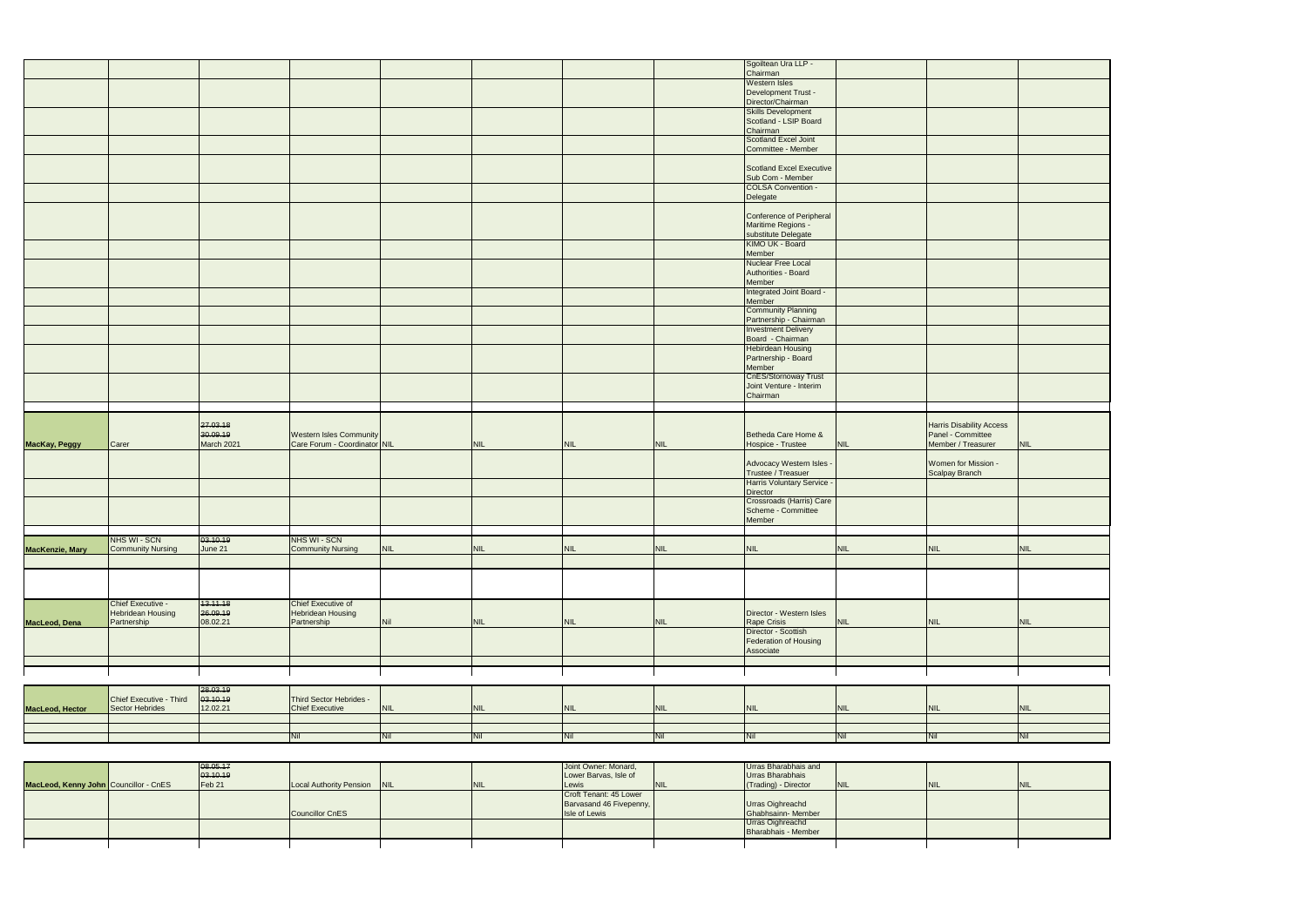|                             |                               | 09.05.17      |                              |                            |            | Owner: Clover,                                  |                            |                                   |            |                             |            |
|-----------------------------|-------------------------------|---------------|------------------------------|----------------------------|------------|-------------------------------------------------|----------------------------|-----------------------------------|------------|-----------------------------|------------|
|                             |                               | May'20        | Director: Uist Gifts and     |                            |            | Ardnamonie, Isle of South Co-Chomunn an lochair |                            | lochdar Community                 |            |                             |            |
| <b>MacNeil, Iain Archie</b> | Councillor - CnES             | May'21        | Information                  | <b>NIL</b>                 | <b>NIL</b> | <b>Uist</b>                                     | Itd - Shareholder          | Council                           | <b>NIL</b> | <b>NIL</b>                  | <b>NIL</b> |
|                             |                               |               |                              |                            |            |                                                 |                            | <b>Western Isles</b>              |            |                             |            |
|                             |                               |               |                              |                            |            |                                                 |                            | Development Trust -               |            |                             |            |
|                             |                               |               |                              |                            |            |                                                 |                            |                                   |            |                             |            |
|                             |                               |               | <b>Councillor CnES</b>       |                            |            |                                                 |                            | Director                          |            |                             |            |
|                             |                               |               |                              |                            |            |                                                 |                            | Uist Celtic Supporters            |            |                             |            |
|                             |                               |               |                              |                            |            |                                                 |                            | Club                              |            |                             |            |
| <b>Comments</b>             |                               |               |                              |                            |            |                                                 |                            |                                   |            |                             |            |
|                             |                               |               |                              |                            |            |                                                 |                            |                                   |            |                             |            |
|                             |                               |               |                              |                            |            |                                                 |                            |                                   |            |                             |            |
|                             |                               | 20.06.17      |                              |                            |            |                                                 |                            | Member of the Royal               |            |                             |            |
|                             |                               | <b>Jul'20</b> | Crewing SVS (Guernsey)       |                            |            | Tenant of Crofts: 7                             |                            | Institute of Chartered            |            |                             |            |
| MacMillan, Calum            | Councillor - CnES             | 16.07.21      | Ltd                          | Hebridean Energy Ltd       | Nil        | Bornish and Torranish                           | Hebridean Energy Ltd       | Surveyors                         | <b>NIL</b> | <b>NIL</b>                  | <b>NIL</b> |
|                             |                               |               |                              |                            |            |                                                 |                            |                                   |            |                             |            |
|                             |                               |               | Director of Hebridean        |                            |            | Lease - Haun Building                           |                            | Director of Sealladh na           |            |                             |            |
|                             |                               |               | <b>Energy Ltd</b>            | North Esk Ventures Ltd     |            | from CnES                                       | North Esk Ventures Ltd     | <b>Bienne Moire</b>               |            |                             |            |
|                             |                               |               |                              |                            |            |                                                 |                            | Director of South uist            |            |                             |            |
|                             |                               |               | Councillor of CnES           |                            |            |                                                 | <b>Toranish Ltd</b>        | Estate                            |            |                             |            |
|                             |                               |               |                              |                            |            |                                                 |                            | Diector of Lochboisdale           |            |                             |            |
|                             |                               |               |                              |                            |            |                                                 |                            |                                   |            |                             |            |
|                             |                               |               | Self Employed Fisherman      |                            |            |                                                 | <b>Toranish Estate Ltd</b> | Development Lts                   |            |                             |            |
|                             |                               |               |                              |                            |            |                                                 |                            |                                   |            |                             |            |
|                             |                               |               | Director of North Esk        |                            |            |                                                 |                            | <b>Director of Storas Uibhist</b> |            |                             |            |
|                             |                               |               | <b>Ventures Ltd</b>          |                            |            |                                                 |                            | (lothian Shelf 175)               |            |                             |            |
|                             |                               |               |                              |                            |            |                                                 |                            |                                   |            |                             |            |
|                             |                               |               |                              |                            |            |                                                 |                            |                                   |            |                             |            |
|                             |                               |               |                              |                            |            |                                                 |                            | Director of Storas Uibhist        |            |                             |            |
|                             |                               |               |                              |                            |            |                                                 |                            | (Lothian Shelf 176)               |            |                             |            |
| <b>Comments</b>             |                               |               |                              |                            |            |                                                 |                            |                                   |            |                             |            |
|                             |                               |               |                              |                            |            |                                                 |                            |                                   |            |                             |            |
|                             |                               |               |                              |                            |            |                                                 |                            |                                   |            |                             |            |
|                             |                               |               |                              |                            |            |                                                 |                            |                                   |            |                             |            |
|                             |                               |               | <b>NHS Western Isles</b>     |                            |            |                                                 |                            |                                   |            |                             |            |
| MacPhee, Alana              |                               | 17.06.21      | Physiotherapist              | <b>NIL</b>                 | <b>NIL</b> | <b>NIL</b>                                      | <b>NIL</b>                 | <b>NIL</b>                        | <b>NIL</b> | <b>NIL</b>                  | <b>NIL</b> |
|                             |                               |               |                              |                            |            |                                                 |                            |                                   |            |                             |            |
|                             |                               |               |                              |                            |            |                                                 |                            |                                   |            |                             |            |
|                             |                               |               |                              |                            |            |                                                 |                            |                                   |            |                             |            |
|                             |                               |               |                              |                            |            |                                                 |                            |                                   |            |                             |            |
|                             |                               |               | <b>NHS Western Isles Non</b> |                            |            |                                                 |                            |                                   |            | UHI, Stornoway - Board      |            |
| Marczak, Georgina           | NXD - NHSWI                   | 10.05.21      | <b>Executive Dirctor</b>     | <b>NIL</b>                 | <b>NIL</b> | <b>NIL</b>                                      | <b>NIL</b>                 | <b>NIL</b>                        | <b>NIL</b> | Member                      | <b>NIL</b> |
|                             |                               |               |                              |                            |            |                                                 |                            |                                   |            |                             |            |
|                             |                               |               | Precision Medicine,          |                            |            |                                                 |                            |                                   |            |                             |            |
|                             |                               |               | <b>University Glasgow</b>    |                            |            |                                                 |                            |                                   |            |                             |            |
|                             |                               |               |                              |                            |            |                                                 |                            |                                   |            |                             |            |
|                             |                               |               |                              |                            |            |                                                 |                            |                                   |            |                             |            |
|                             |                               |               |                              |                            |            |                                                 |                            |                                   |            |                             |            |
|                             |                               |               |                              |                            |            |                                                 |                            |                                   |            |                             |            |
|                             |                               | 25.04.17      |                              |                            |            |                                                 |                            |                                   |            |                             |            |
|                             |                               | 17.04.19      |                              |                            |            |                                                 |                            |                                   |            |                             |            |
|                             |                               |               |                              |                            |            |                                                 |                            |                                   |            |                             |            |
|                             |                               | 01.10.19      | NHS WI - Non Executive       |                            |            |                                                 |                            | Royal College of Nursing -        |            | Richard McCannon - Son      |            |
| <b>McCannon, Gillian</b>    | Interim Chair, NHS            | 06.05.21      | Director (Interim Chair)     | <b>IJB - Voting Member</b> | <b>NIL</b> | <b>NIL</b>                                      | <b>NIL</b>                 | Member                            | <b>NIL</b> | <b>Elite Valet Service</b>  | <b>NIL</b> |
|                             |                               |               |                              |                            |            |                                                 |                            |                                   |            |                             |            |
|                             |                               |               |                              |                            |            |                                                 |                            |                                   |            |                             |            |
|                             |                               |               |                              |                            |            |                                                 |                            |                                   |            |                             |            |
|                             |                               |               |                              |                            |            |                                                 |                            |                                   |            |                             |            |
|                             |                               |               | Van de Mensen Ltd            |                            |            |                                                 |                            |                                   |            | Seraphine Granelli -        |            |
|                             |                               |               | 1, 4 Cabanel Place,          |                            |            |                                                 |                            |                                   |            | Spouse - Van de Mensen      |            |
|                             | Non-Executive Director,       |               | London SE11 6BD -            |                            |            |                                                 |                            |                                   |            | Ltd, London - Non-          |            |
|                             |                               | 17.06.21      | <b>Director</b>              | <b>NIL</b>                 | <b>NIL</b> | <b>NIL</b>                                      | <b>NIL</b>                 | <b>NIL</b>                        | <b>NIL</b> | <b>Remunerated Director</b> | <b>NIL</b> |
|                             |                               |               |                              |                            |            |                                                 |                            |                                   |            |                             |            |
|                             |                               |               | Van de Mensen Holdings       |                            |            |                                                 |                            |                                   |            | Seraphine Granelli -        |            |
|                             |                               |               | Ltd                          |                            |            |                                                 |                            |                                   |            | Spouse - Van de Mensen      |            |
| McConnachie, Jocelyn NHS    |                               |               | 1, 4 Cabanel Place,          |                            |            |                                                 |                            |                                   |            | Holdings Ltd, London -      |            |
|                             |                               |               | London SE11 6BD -            |                            |            |                                                 |                            |                                   |            | Non-Remunerated             |            |
|                             |                               |               | Director                     |                            |            |                                                 |                            |                                   |            | Director                    |            |
|                             |                               |               |                              |                            |            |                                                 |                            |                                   |            |                             |            |
|                             |                               |               | <b>Customer Engagement</b>   |                            |            |                                                 |                            |                                   |            |                             |            |
|                             |                               |               | Group                        |                            |            |                                                 |                            |                                   |            |                             |            |
|                             |                               |               | Western Power                |                            |            |                                                 |                            |                                   |            |                             |            |
|                             |                               |               | Distribution                 |                            |            |                                                 |                            |                                   |            |                             |            |
|                             |                               |               | Avonbank, Feeder Road        |                            |            |                                                 |                            |                                   |            |                             |            |
|                             |                               |               |                              |                            |            |                                                 |                            |                                   |            |                             |            |
|                             |                               |               | Bristol, BS2 0TB - Deputy    |                            |            |                                                 |                            |                                   |            |                             |            |
|                             |                               |               | Chair                        |                            |            |                                                 |                            |                                   |            |                             |            |
|                             |                               |               |                              |                            |            |                                                 |                            |                                   |            |                             |            |
|                             |                               |               |                              |                            |            |                                                 |                            |                                   |            |                             |            |
|                             |                               |               |                              |                            |            |                                                 |                            |                                   |            |                             |            |
|                             |                               |               |                              |                            |            |                                                 |                            |                                   |            |                             |            |
|                             |                               | 14.08.17      |                              |                            |            |                                                 |                            |                                   |            |                             |            |
|                             |                               | 26.09.19      |                              |                            |            |                                                 |                            | <b>Elder Free Church of</b>       |            |                             |            |
| <b>Morrison, Angus</b>      | Councillor - CnES             | Feb'21        | <b>Councillor CnES</b>       | <b>NIL</b>                 | <b>NIL</b> | <b>NIL</b>                                      | <b>NIL</b>                 | Scotland Kinloch                  | <b>NIL</b> | <b>NIL</b>                  | <b>NIL</b> |
|                             |                               |               |                              |                            |            |                                                 |                            |                                   |            |                             |            |
|                             |                               |               |                              |                            |            |                                                 |                            |                                   |            |                             |            |
|                             |                               |               |                              |                            |            |                                                 |                            |                                   |            |                             |            |
|                             |                               |               |                              |                            |            |                                                 |                            |                                   |            |                             |            |
|                             |                               | 19.06.20      |                              |                            |            |                                                 |                            |                                   |            |                             |            |
|                             |                               |               |                              |                            |            |                                                 |                            |                                   |            |                             | <b>NIL</b> |
| <b>Mogbel, Anne</b>         | <b>Patient Representative</b> | April 21      | <b>NIL</b>                   | <b>NIL</b>                 | <b>NIL</b> | <b>NIL</b>                                      | <b>NIL</b>                 | <b>NIL</b>                        | Nil        | <b>NIL</b>                  |            |
|                             |                               |               |                              |                            |            |                                                 |                            |                                   |            |                             |            |
|                             |                               |               |                              |                            |            |                                                 |                            |                                   |            |                             |            |
|                             |                               |               |                              |                            |            |                                                 |                            |                                   |            |                             |            |
|                             |                               |               |                              |                            |            |                                                 |                            |                                   |            |                             |            |
|                             |                               |               | NHS Western Isles -          |                            |            |                                                 |                            | College of Podiatry -             |            |                             |            |
| Murray, Dana                | <b>NHS Staffside Rep</b>      | 06.05.21      | <b>Employee Director</b>     | <b>NIL</b>                 | <b>NIL</b> | <b>NIL</b>                                      | <b>NIL</b>                 | Member                            |            |                             |            |
|                             |                               |               |                              |                            |            |                                                 |                            | <b>Back School Parent</b>         |            |                             |            |
|                             |                               |               |                              |                            |            |                                                 |                            | Council - Chair                   |            |                             |            |
|                             |                               |               |                              |                            |            |                                                 |                            |                                   |            |                             |            |